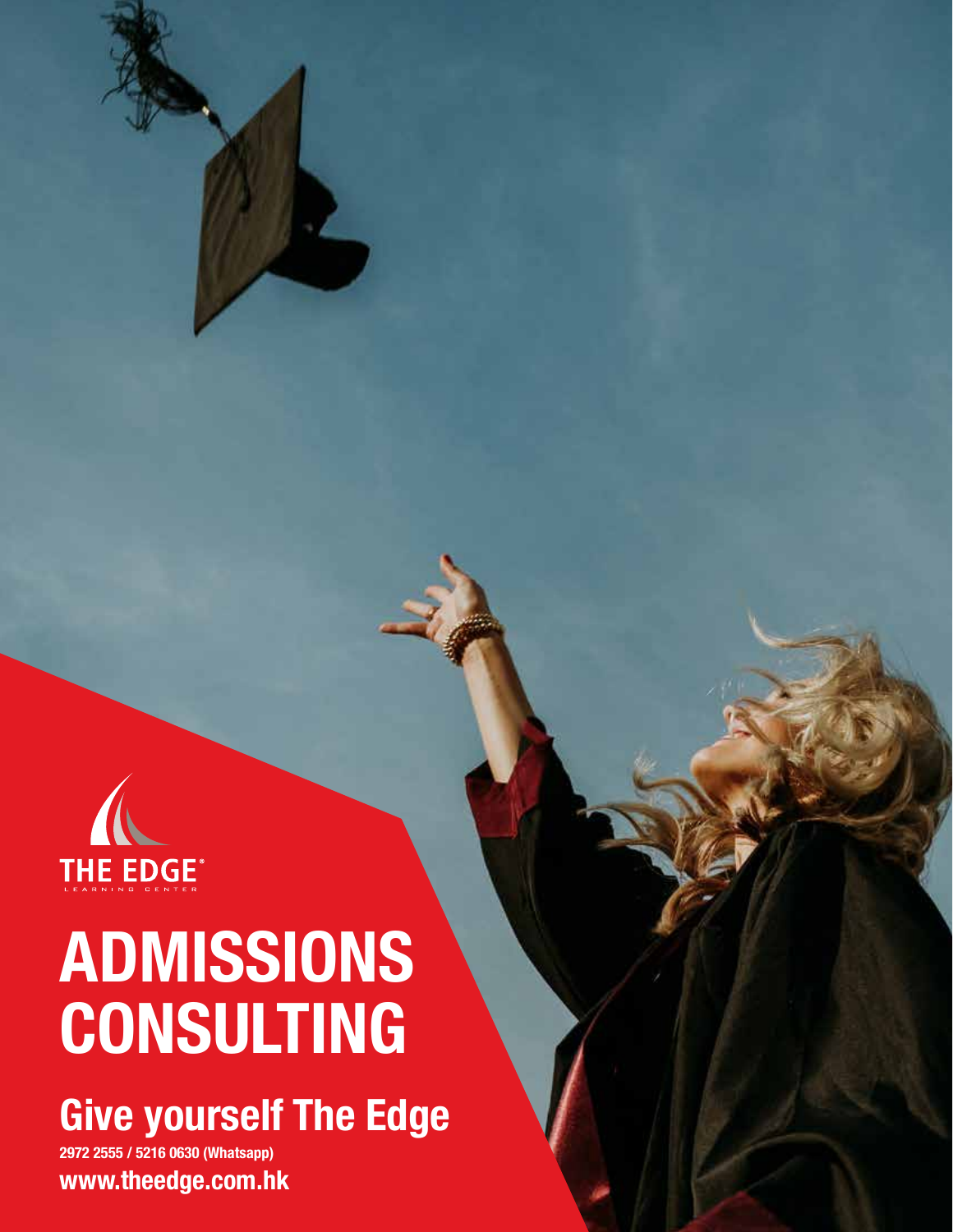# **2021/22 THE EDGE'S ADMISSIONS RESULTS**

#### **US UNIVERSITY ACCEPTANCE SCHOOL LIST**

| *Ranking      | <b>School</b>                             | # of Acceptances |
|---------------|-------------------------------------------|------------------|
| US #2         | <b>Harvard University</b>                 | 1                |
| <b>US #2</b>  | Columbia University                       | 1                |
| US #6         | University of Chicago                     | 5                |
| <b>US #8</b>  | University of Pennsylvania                | 3                |
| US #9         | California Institute of Technology        | 1                |
| US #9         | Duke University                           | 1                |
| US #9         | Johns Hopkins University                  | 3                |
| <b>US #9</b>  | Northwestern University                   | 2                |
| US #13        | Dartmouth College                         | 1                |
| US #17        | Cornell University                        | 1                |
| US #20        | University of California--Los Angeles     | 2                |
| US #21        | <b>Emory University</b>                   | 2                |
| US #22        | University of California--Berkeley        | 1                |
| US #23        | University of Michigan--Ann Arbor         | 4                |
| US #25        | Carnegie Mellon University                | 1                |
| US #25        | University of Virginia                    | 4                |
| US #27        | University of Southern California         | 3                |
| US #28        | New York University                       | 3                |
| US #28        | University of California--Santa Barbara   | 3                |
| <b>US #28</b> | University of North Carolina--Chapel Hill | 5                |
| US #34        | University of California--San Diego       | 4                |
| US #34        | University of Rochester                   | 1                |
| US #36        | University of California--Irvine          | 3                |
| US #38        | University of California--Davis           | 13               |
| US #42        | <b>Boston University</b>                  | 1                |
| US #42        | University of Wisconsin--Madison          | 3                |
| US #47        | University of Illinois--Urbana-Champaign  | 4                |
| <b>US #49</b> | Purdue University--West Lafayette         | 2                |
| US #55        | Rensselaer Polytechnic Institute          | 1                |
| US #55        | Santa Clara University                    | 1                |
| US #55        | University of Miami                       | 1                |
| <b>US #59</b> | <b>Syracuse University</b>                | 2                |
| US #59        | University of Washington                  | 1                |
| US #68        | Fordham University                        | 2                |
| US #75        | Loyola Marymount University               | 1                |
| US #83        | University of California--Riverside       | 4                |
| US #93        | University of California--Merced          | З                |
| US #93        | Stony Brook University--SUNY              | 1                |
| US #99        | University of Oregon                      | 1                |
| US #103       | University of California--Santa Cruz      | 2                |
| US #136       | University of La Verne                    | 1                |
| US #179       | Ohio University                           | 1                |

\*U.S. News 2022 Best National Universities Ranking

**90%** of The Edge's Students were<br>**1990 Top 3 Schools** Accepted into one of their **Top 3 Schools**

#### **UK UNIVERSITY ACCEPTANCE SCHOOL LIST**

| *Ranking      | <b>School</b>                                    | # of Acceptances |
|---------------|--------------------------------------------------|------------------|
| <b>UK#2</b>   | University of Cambridge                          | 1                |
| <b>UK #3</b>  | London School of Economics and Political Science | 1                |
| UK #4         | University of St Andrews                         | 7                |
| UK #5         | Imperial College London                          | 6                |
| UK #6         | Durham University                                | 3                |
| UK #8         | UCL (University College London)                  | 5                |
| <b>UK #9</b>  | University of Warwick                            | 3                |
| <b>UK#10</b>  | University of Bath                               | $\overline{2}$   |
| <b>UK #13</b> | University of Manchester                         | 3                |
| UK #17        | University of Bristol                            | $\overline{c}$   |
| UK #20        | University of Leeds                              | 1                |
| <b>UK #21</b> | King's College London                            | 3                |
| <b>UK #24</b> | University of Nottingham                         | 1                |
| <b>UK #25</b> | Cardiff University                               | 1                |
| UK #35        | University of Surrey                             | 1                |
| <b>UK #36</b> | University of Reading                            | 1                |
| UK #41        | Queen Mary University of London                  | 1                |
| <b>UK #48</b> | SOAS University of London                        | 1                |

\*University League Tables 2022 Ranking

#### **OTHER COUNTRIES**

| *Ranking          | School                                                              | # of Acceptances |
|-------------------|---------------------------------------------------------------------|------------------|
| Canada #1         | University of Toronto                                               | 6                |
| Canada #2         | University of British Columbia                                      |                  |
| Canada #3         | <b>McGill University</b>                                            |                  |
| Hong Kong #1      | University of Hong Kong                                             | 2                |
| Hong Kong #3      | Hong Kong University of Science and Technology                      | 2                |
| Hong Kong #3      | Hong Kong University of Science and Technology<br>(Global Business) |                  |
| Mainland China #1 | Tsinghua University                                                 |                  |

\* U.S. News 2022 Best Colleges Canada, Hong Kong, and Mainland China Ranking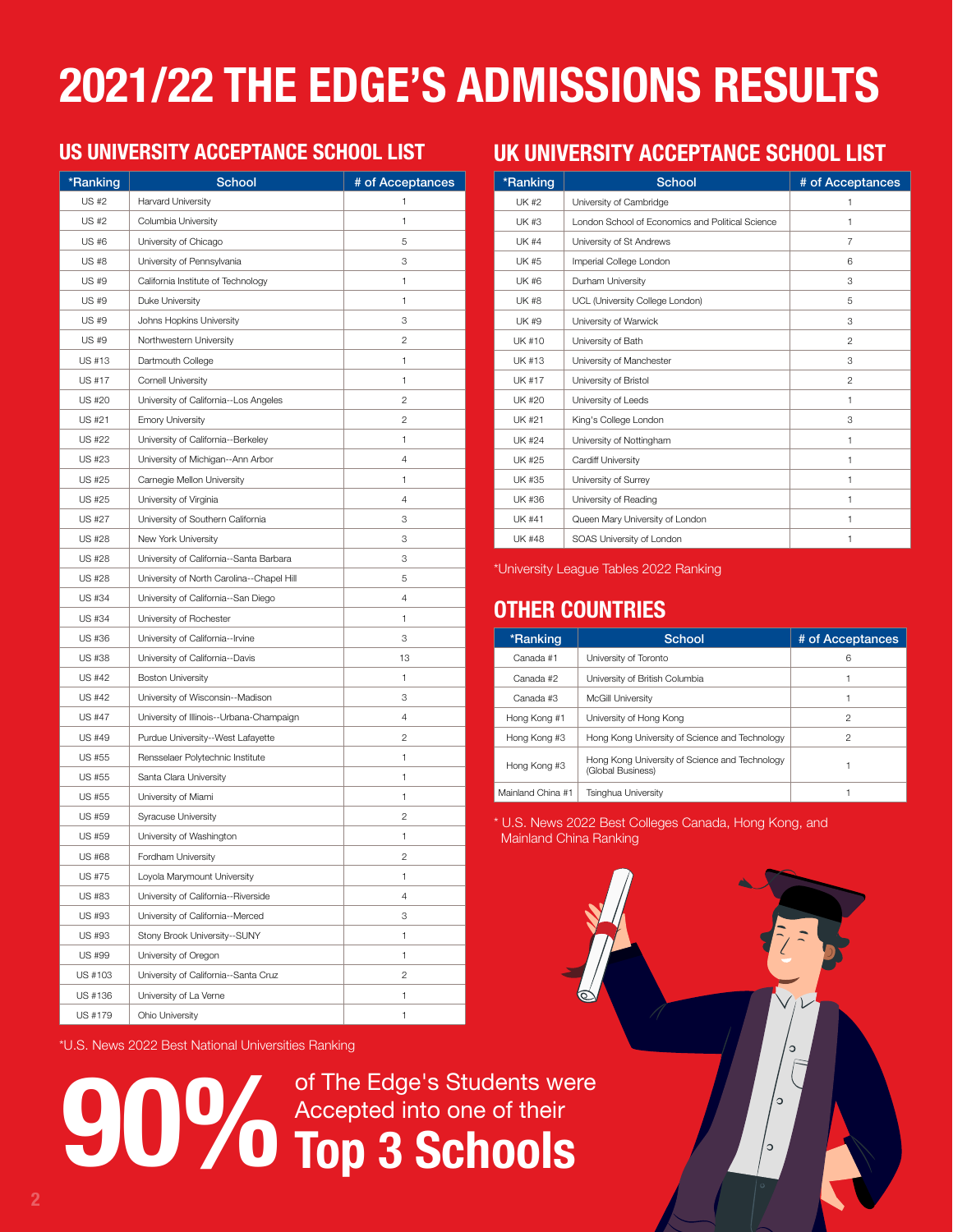# **2021/22 THE EDGE'S US BOARDING SCHOOLS ADMISSIONS RESULTS**

# **100%** of The Edge's students were<br> **100%** Top 3 Schools accepted into one of their

# **100%** of The Edge's students who applied to the got at least one offer got at least one offer

### **Accepted School List:**

- Choate Rosemary Hall
- Concord Academy
- Lawrenceville School
- Loomis Chaffee School
- Milton Academy
- Northfield Mount Herman School
- Phillips Exeter Academy
- Stevenson School
- Lakefield College School (Canada)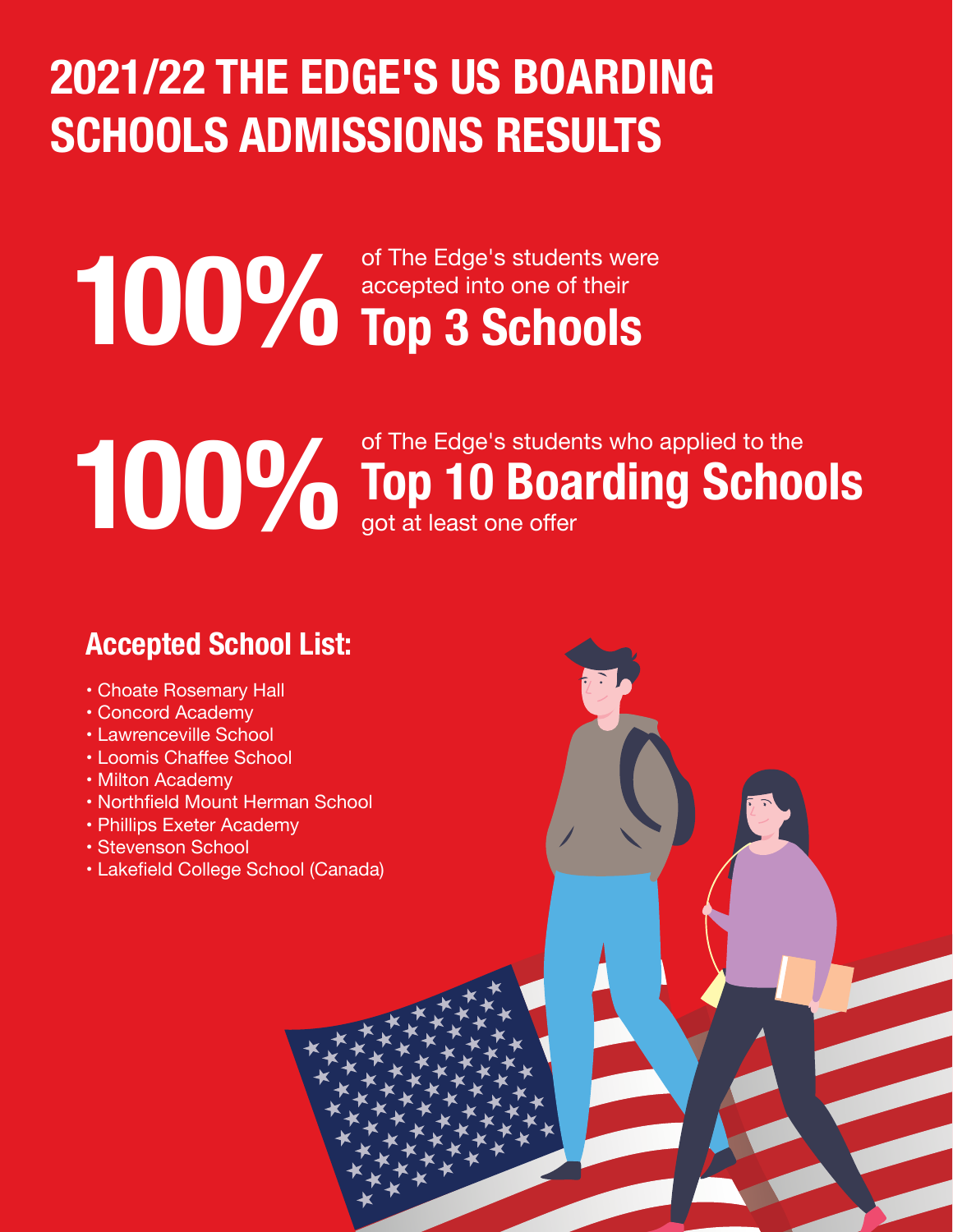# **Consulting Team** Our Admissions

## **1 Unparalleled Expertise**

- Our team is comprised of industry experts and former admissions officers with first-hand knowledge
- Our team together has over 50 years of professional industry experience with independent school and university admissions

## **2 Highest Professional Qualifications**

- Our team is certified by and members of professional organizations such as NACAC, International ACAC, and IECA
- We continue to stay ahead of admissions trend through professional development

# **3 Dedicated Counselors**

• Each of our counselors only work with 16-20 students each year to make sure each student will receive a dedicated and personalized service

## **4 One-Stop Service**

- Other than Admissions Consulting services, The Edge also provides Test Preparation and Academic Tutoring
- We are proud to be Hong Kong's most popular Test Prep provider

# **5 Accessible Worldwide**

- We work with applicants and families from all over the world
- We provide support to students and families in multiple languages and timezones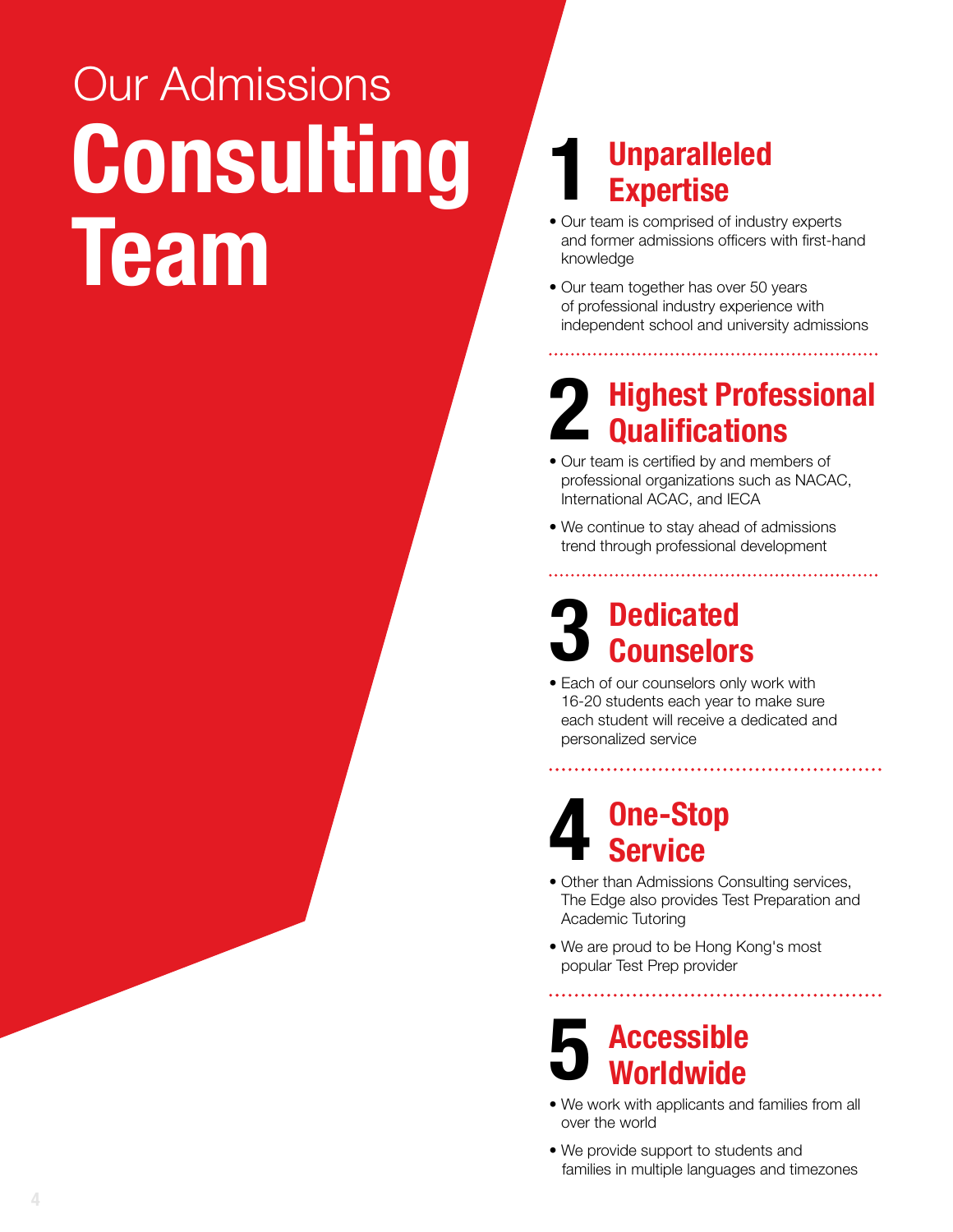# **Collin Joseph Law**

Admissions Consulting partner

Member of NACAC J.D. Candidate, Yale Law School; B.A. Columbia University

Collin received his B.A. (magna cum laude, 3.9 GPA, 2005) in Evolution, Ecology, and Environmental Biology from Columbia University, and he later became a J.D. Candidate at Yale Law School. Having mastered the college and graduate school admissions process himself, Collin, a former Columbia interviewer now a professional and experienced teacher for many years, truly understands the schools and experiences his students have and is very passionate about helping students discover themselves and find both academic success and the perfect college fit.



### **THE MOST MEMORABLE EXPERIENCE** "

I started as a counselor in mainland China, where I had a lot of very talented, brilliant students, but many of them were not very good at western-style interviews and communication. I was impressed by how quickly these students could learn to present themselves in a way that would make a positive impact on their application. I felt that just a few hours of advice and practice made a huge difference for these students and families, which is what attracted me to this profession.

"

Thank you very much to Collin for his efforts throughout my application to boarding schools! I have been admitted by Exeter and I am really grateful of his great help in my interview preparation and helping me revise my essays. His advice of my essays is really significant. Had not he helped me revise my essays for Exeter and prepare for interviews, I know I would not have been admitted by Exeter.

- 2020 Admissions Consulting Student Admitted to PEA Phillips Exeter Academy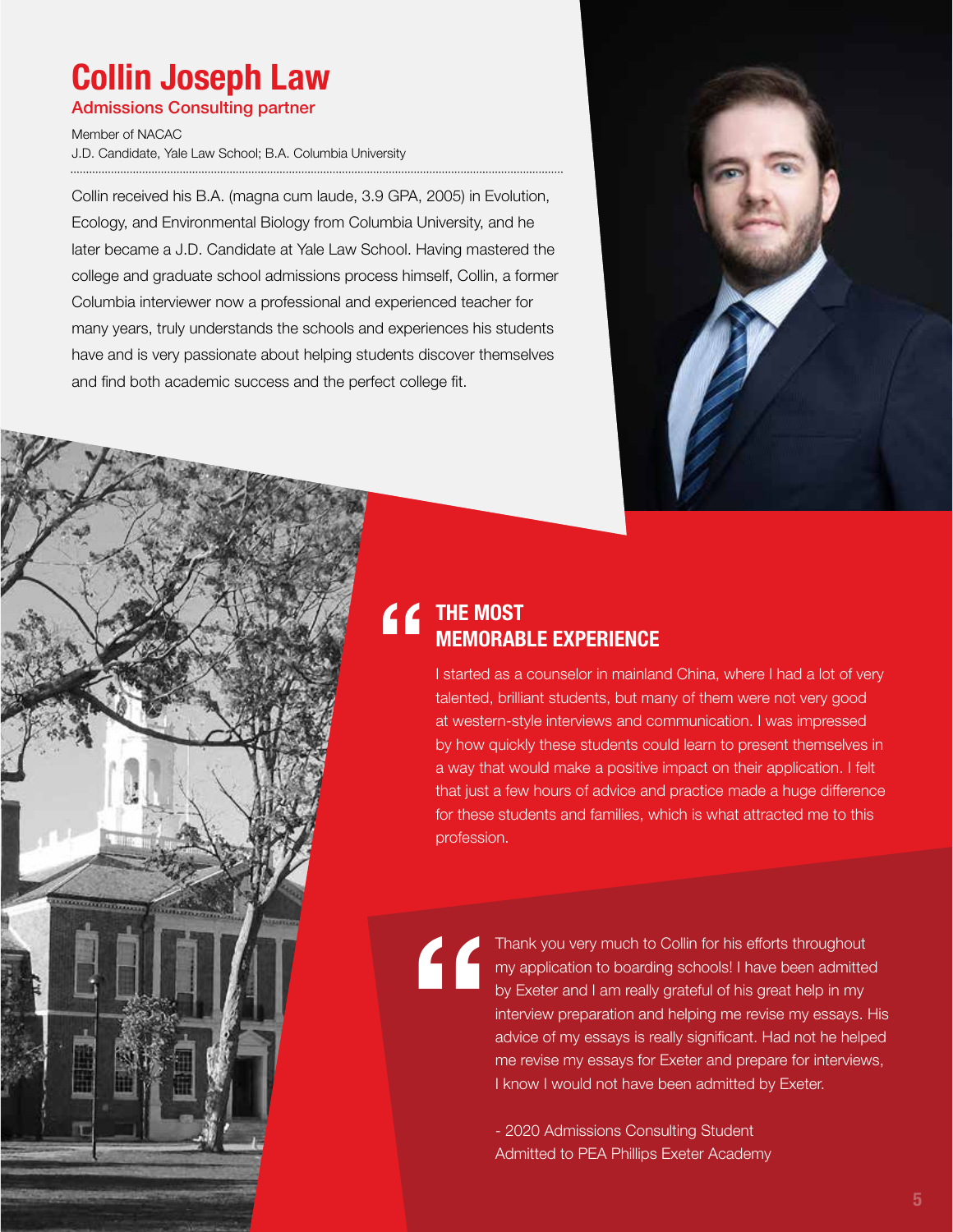

#### **Joyce Yin** Senior Admissions Consulting partner

Member of NACAC and International ACAC M.Ed., University of Massachusetts; B.S. Boston University

Joyce graduated from Hong Kong International School before receiving her undergraduate degreeat Boston University. She is a licensed mental health counselor who worked at a community healthcenter in downtown Boston. Relevant experience includes adolescent counseling, educational advocacy and consultation. After obtaining her Master's degree in Counseling, she returned to Hong Kong and was employed as a high school guidance and university admissions counselor at Hong Kong International School for 9 years before joining The Edge. With a total of 25+ years of experience in the counseling profession, Joyce specializes in supporting adolescent academic and emotional growth to maximize each student's potential.

Any English teacher can do the essay-edits, but what I found the most helpful is the PROCESS I went through with Joyce. She set me deadlines, which was very important when I was working with a short timeline. "

She helped me to brainstorm my ideas, which got me to think about myself, who I am and who I am not, in a much deeper level than I would ever be able to do it myself. Last but not least, the entire editing process was extremely beneficial, as I was able to receive comments and perspectives from other members of the AC team on my writing. Overall, this experience I had with The Edge had helped me to better know myself and what I am capable of doing.

- Admissions Consulting Student

# **THE MOST<br>
MEMORAB**<br>
The most fulfi<br>
build a lasting **MEMORABLE EXPERIENCE**

The most fulfilling part of counseling is when you build a lasting mentoring relationship with individual students.

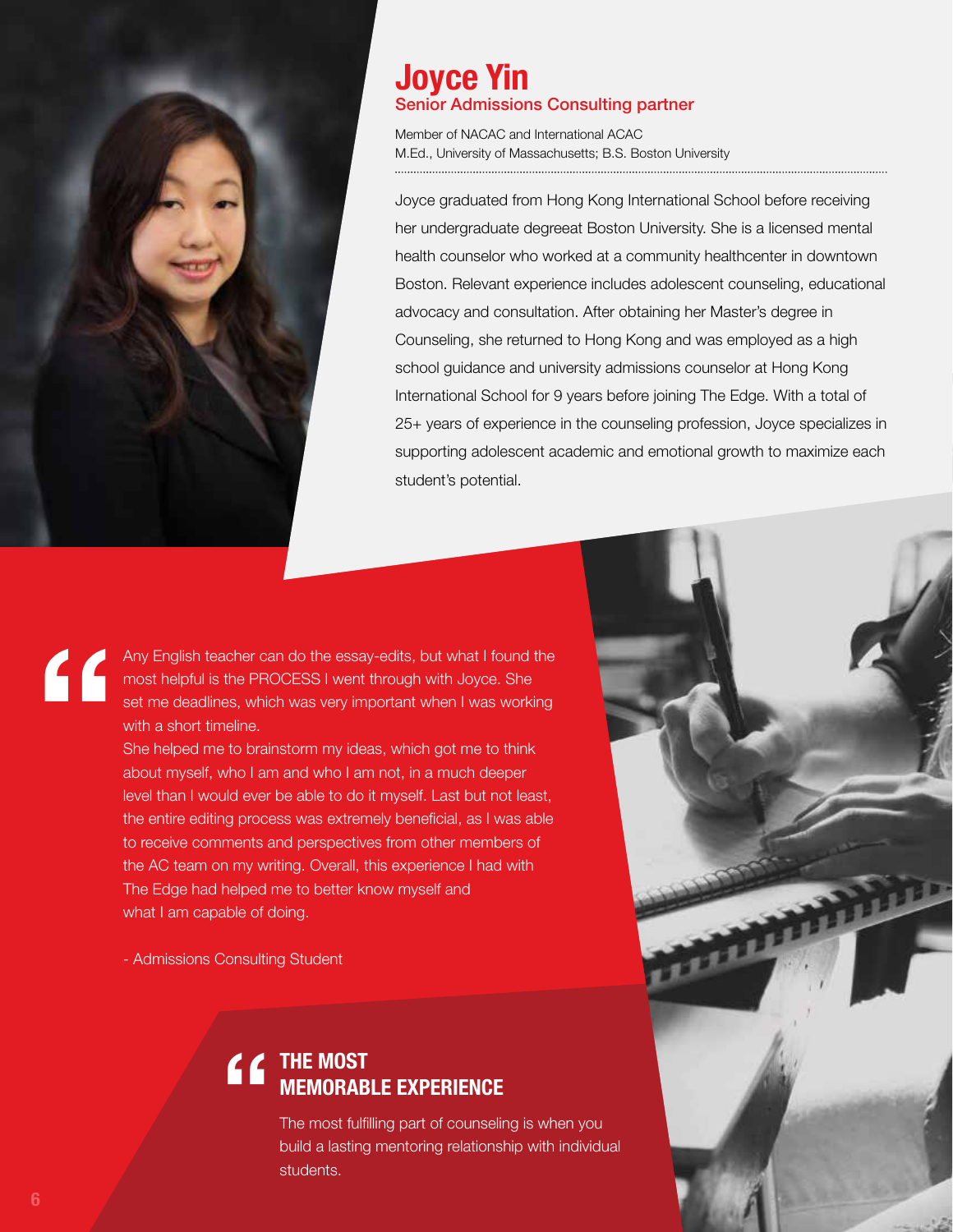

#### **Gary Keung** Admissions Consultant

Member of IECA M.A. University College London; B.A. University of Southern California

Born in Hong Kong and moved to New York at 12, Gary entered the Bronx High School of Science, a public magnet school, through the Specialized High School Admissions Test. Later, Gary enrolled at the University of Southern California in Los Angeles with a Deans Scholarship and graduated magna cum laude in Economics and East Asia Language and Culture.

Gary has eight years of experience in the admissions consulting industry and has worked with hundreds of students and families. A listener with an unyielding desire to see his students achieve the best possible results, Gary's students were admitted to top US, UK, and Canadian universities such as Yale, Stanford, Columbia, UPenn, Cornell, UC Berkeley, Cambridge, Imperial, and the University of Toronto, etc., as well as specialized arts and architecture institutes such as the Rhode Island School of Design, Pratt Institute, and Parsons School of Design.

#### **David Tian** Admissions Consultant

M.A. Johns Hopkins University; M.A. Georgetown University; B.A. University of Chicago

David Tian was born in Canada and grew up in the United States, where he received a B.A. in East Asian Languages and Civilizations from the University of Chicago. Later on, he received an M.A. in Asian Studies from Georgetown University and an M.A. in Political Science from Johns Hopkins University.

After graduating from Johns Hopkins, David moved to South Korea. With around nine years of experience in academic tutoring and admissions consulting, David has helped students gain admissions to many top universities. For example, Harvard Kennedy School, Cornell, University of Pennsylvania, UC Irvine, Emory University, Johns Hopkins University, the University of Colorado at Boulder, Middlebury College, and among many more for undergraduate and graduate levels.

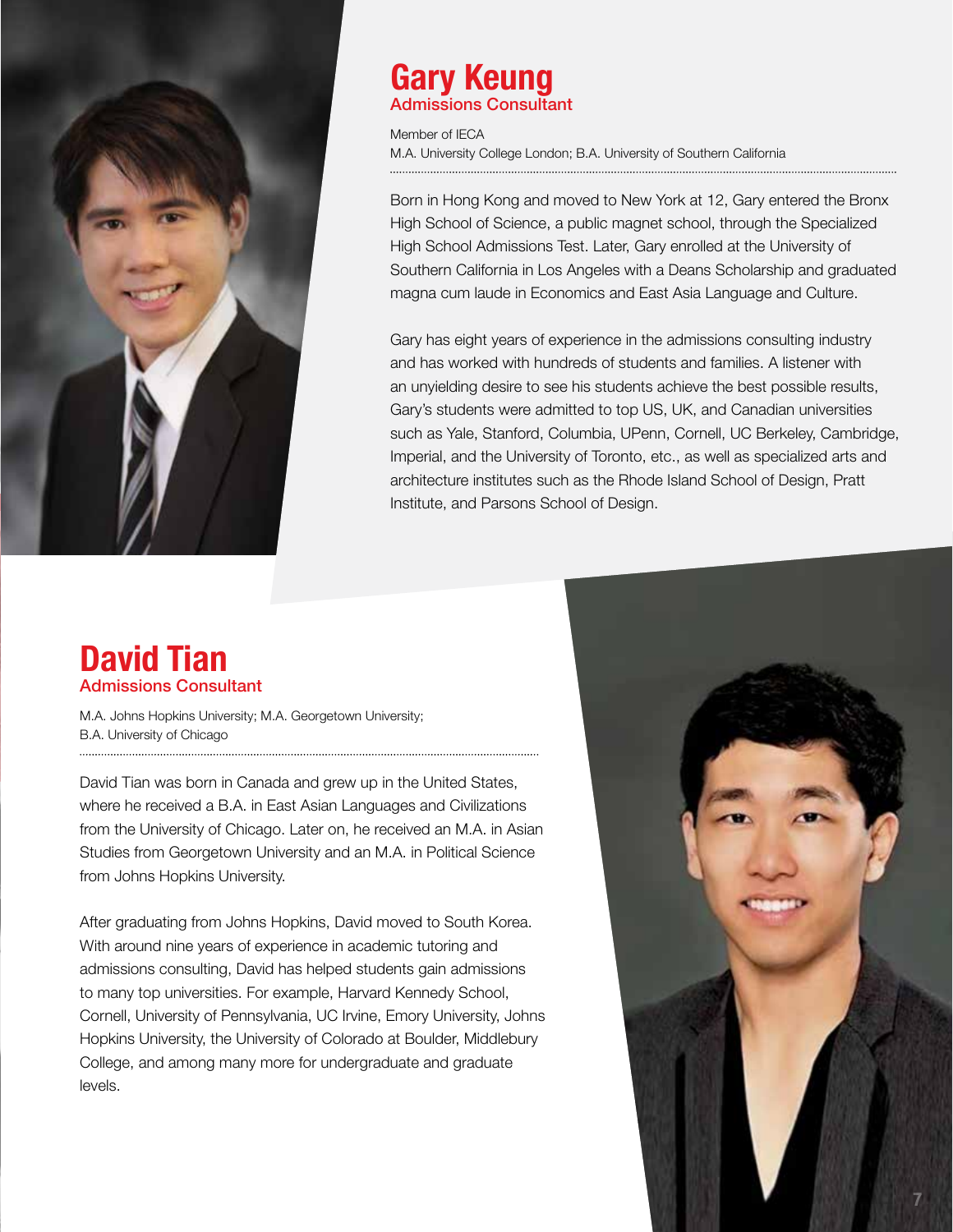

#### **Duc Luu** Senior Admissions Consulting partner

Member of IECA, NACAC and International ACAC M.B.A., Booth Business School, University of Chicago; B.A., Yale University

Before founding The Edge, Duc Luu worked in the educational arena as a Test Prep Instructor, SAT coordinator, and Principal Consultant, University Admissions for Kaplan Educational Centers USA and Hong Kong, respectively. He then joined The Princeton Review Hong Kong where in his role as Master Trainer, Duc was responsible for teacher training and test prep curriculum. He was instrumental in the training of new teachers for the opening of The Princeton Review Mumbai.

Duc is also an Associate Member of the Independent Educational Consultants Association, qualified to assist students and families with educational decision-making. Over two decades of experience in education, Duc has helped students from Beijing to Boston identify and reach their goals in university admissions with a phenomenal 40% success rate of admission into Ivy League Plus schools.

#### **Natasha Musto** Admissions Consultant

M.A. University of Oxford; B.A. University of Oxford

Natasha Musto received her B.A. and M.A. in English Literature and Language from Oxford University and earned multiple awards for her academic excellence. Natasha spent years as an Admissions Consultant for The Oxford Access Project, a charity which helps underprivileged students apply to Oxbridge. In this position she developed a keen understanding of Oxbridge entry procedures and requirements, and how best to prepare students to meet their high expectations.

#### **E PRACTICAL ADVICE FOR STUDENTS**

Studying abroad is about furthering your academic knowledge, but it is also a dynamic way of facilitatin personal growth. Be open-minded, stay curious for new things and learn to appreciate differences around you. Not only would you blend in more easily and make lifelong friends, but you would also become more agile to navigate the complex and diverse world beyond school.

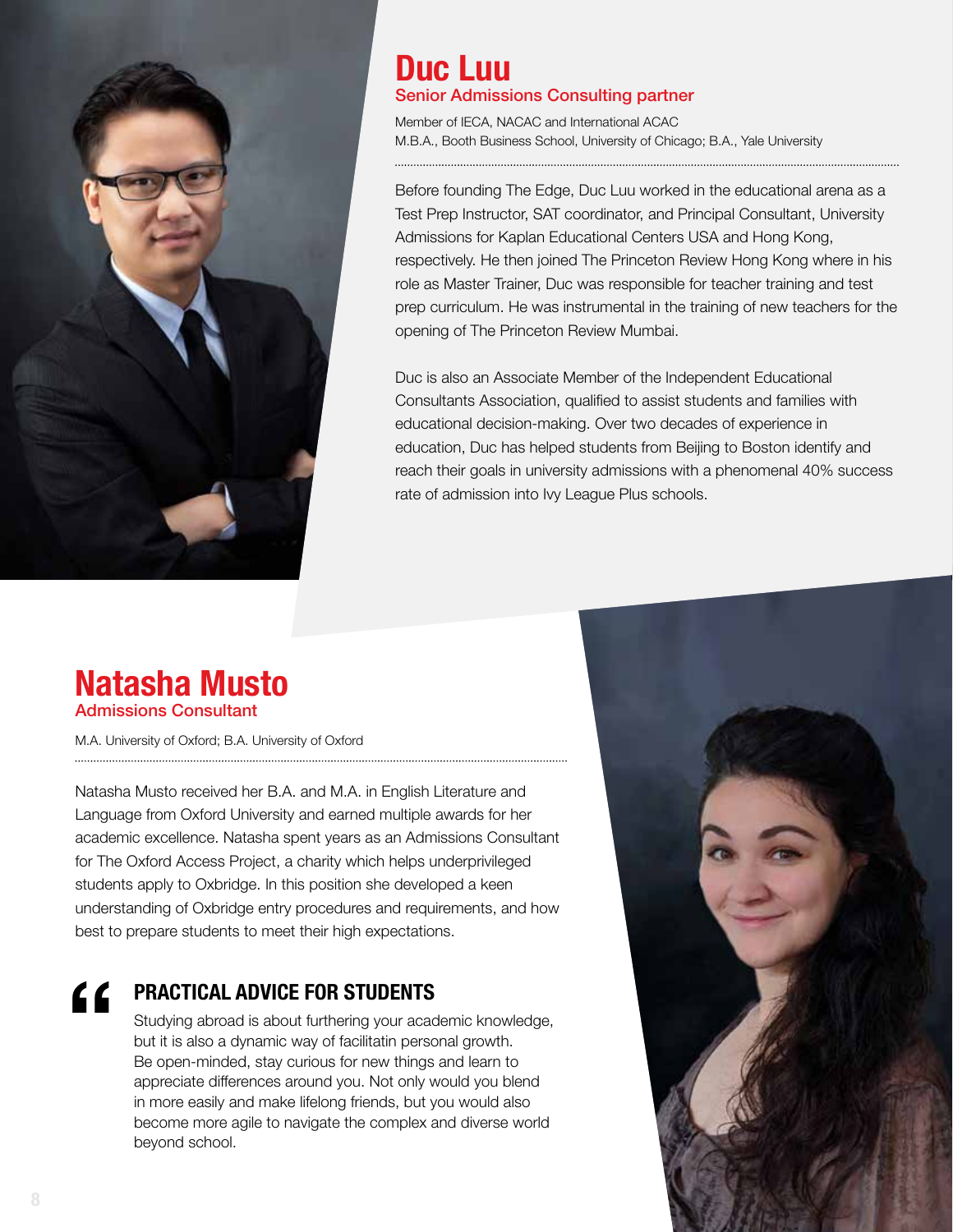

#### **John Louca** Admissions Consultant

B.A. (First Class) University of Cambridge

John has received his B.A. degree in Medical Science & Physiology from University of Cambridge. He has been a private tutor for many years in the UK and has worked with students from all over the world, including Hong Kong, China & Singapore. John has helped students fulfil their potential and get places in some of the UK's most prestigious institutions, including Cambridge, Imperial and Edinburgh. In addition to his work as a tutor John is also a supervisor for first year medical students at Gonville & Caius College, Cambridge. He also pioneered a new teaching scheme for his students to better understand how the core science they learn is related to clinical medicine. John is deeply passionate about his subject and relishes the opportunity to share this passion with interested students.

John personalises his approach to tutoring each student based off their needs and aims to showcase their strengths as well as develop their weaknesses. He works with students to ensure they can achieve their goals and clear up any ambiguity concerning the Oxbridge admissions process.

#### **Avi Banerjee** Admissions Consultant

PGCE University of Oxford MEng Imperial College

Avi graduated from Imperial College with a Master of Engineering with Honors in Mechanical Engineering and is undertaking a PGCE (Mathematics) program at the University of Oxford.

Since graduating from university, he has worked as a science and mathematics tutor at The Edge. Having personally completed the International Baccalaureate Diploma Program, in addition to the IGCSEs, ACT, and SAT Tests, Avi has been able to deliver a personally tailored teaching experience. Over the last two years, he has led the teaching and designing of courses for the different UK University Admissions Tests.

Avi has also worked with students on their university admissions process: working on their admissions essays and interview preparation by doing mock interviews.

Avi loves working with young passionate students. In their hands lie our future. He wants to help our leaders of tomorrow reach their full potential, for they will move the world.

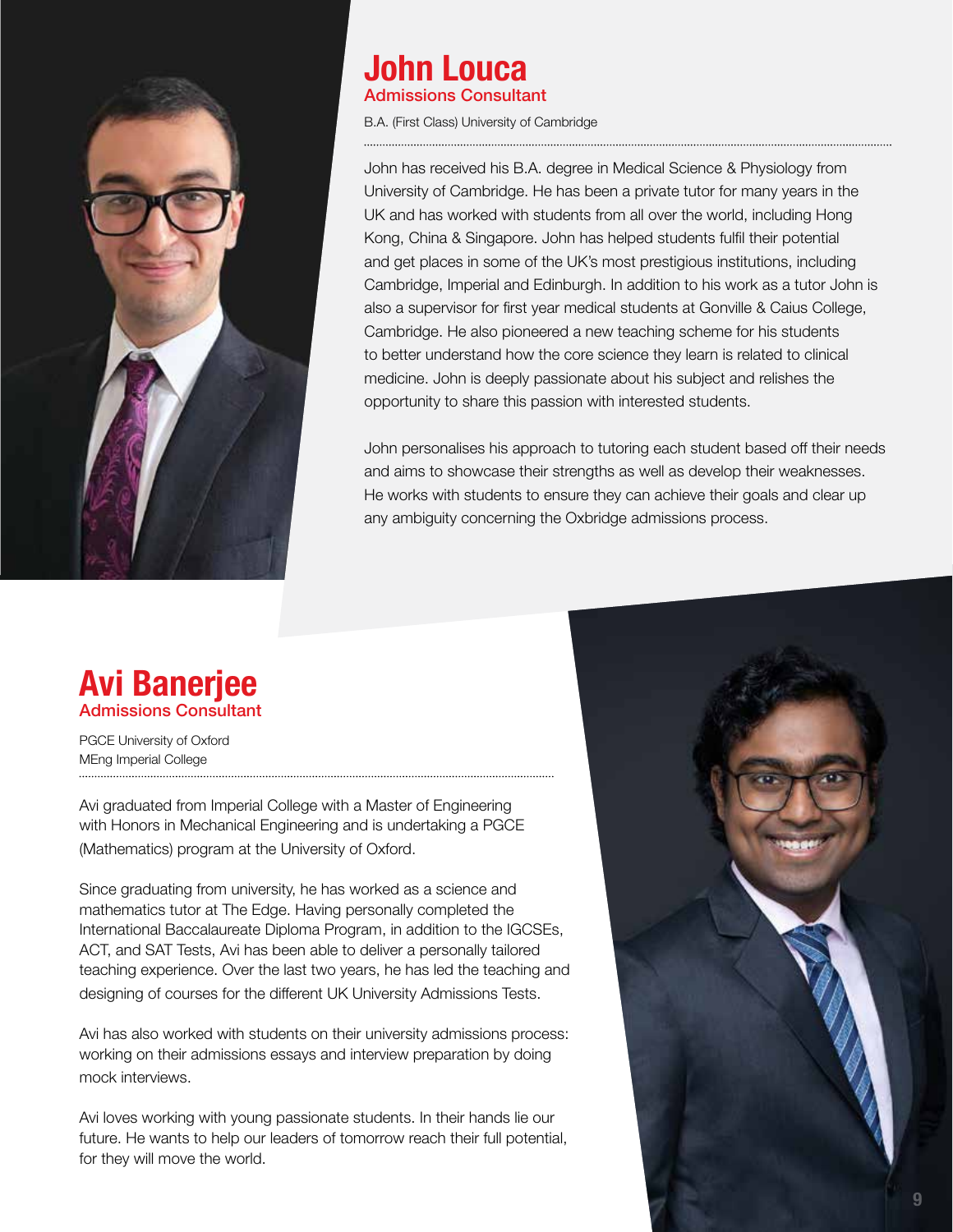# **Service Packages** Admissions **Consulting**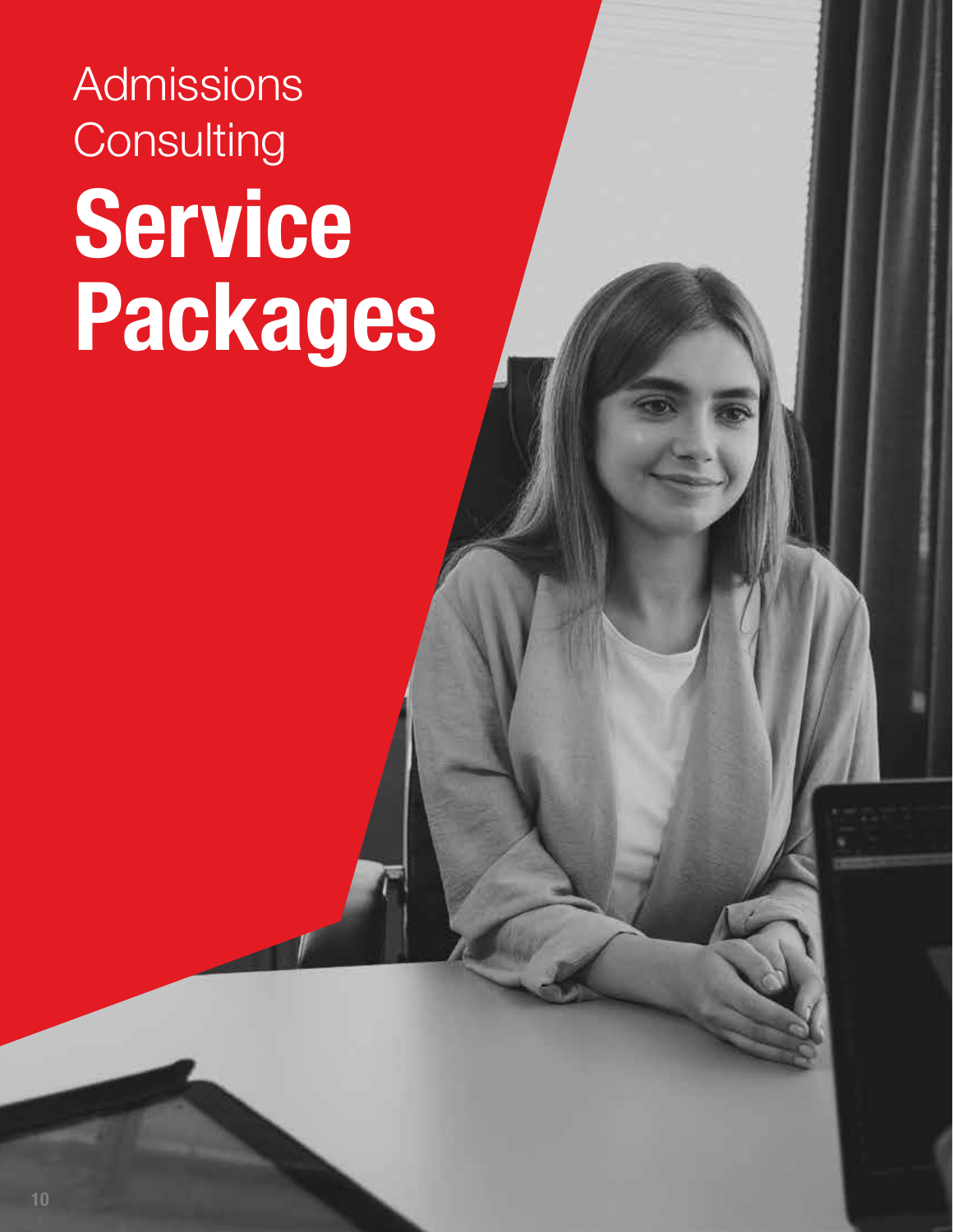### **University Admissions Package**



- Consultations, Evaluations, Counseling
- Essays/Personal Statement Review
- Interview Preparation
- University Search and Visits
- Letters of Recommendation
- Supplemental Materials

### **Boarding School Admissions Package**



Everything you need to help plan and preparefor boarding school in one premium package.

- Consultations, Evaluations, Counseling
- Essays/Personal Statement Review
- Interview Preparation
- Boarding School Search and Visits • Essays/Personal Statement Review<br>• Interview Preparation<br>• Boarding School Search and Visits<br>• Letters of Recommendation<br>• Supplemental Materials
	- Letters of Recommendation
	- Supplemental Materials

### **Common Application & UCAS Personal Statement**



#### Common Application Personal Statement(CAPS) & UCAS Personal Statement Course Planning • Individualized Coaching

- Consultations, Evaluations, Counseling
- Essays/Personal Statement Review
- Interview Preparation
- Boarding School Search and Visits
- Letters of Recommendation
- Supplemental Materials

### **Oxbridge Interview Package**



A Journey of Self-Discovery and Preparation for Your Oxbridge And Subject Interviews

- Consultations, Evaluations, Counseling
- Essays/Personal Statement Review
- Interview Preparation
- University Search and Visits
- Letters of Recommendation
- Supplemental Materials





# **Not Sure About Full Package?**

We also provide Starter Package and Hourly Service. Ask us to learn more!

### **2972 2555 (CWB) | 2783 7100 (MK)**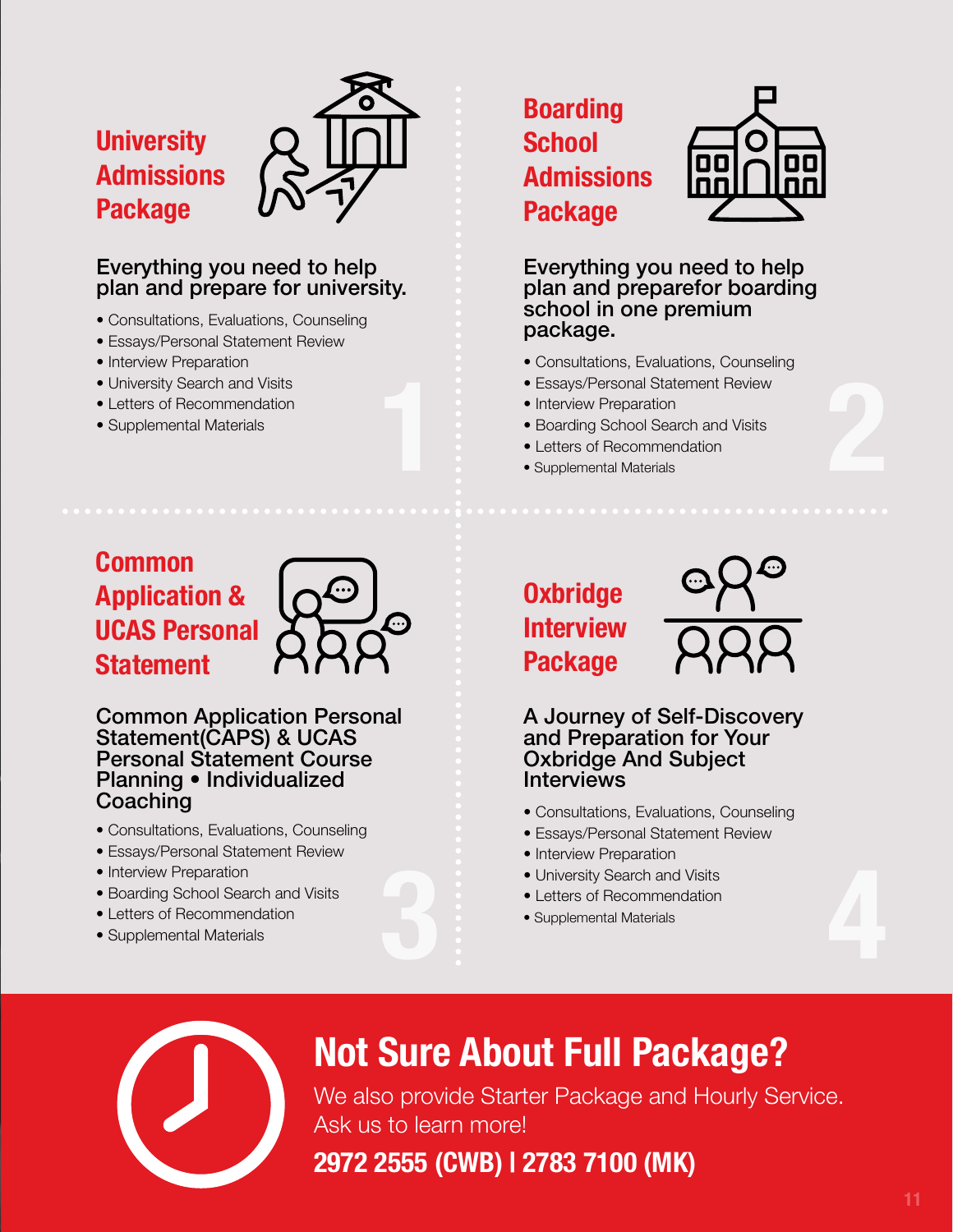# **Approach** Our Proven

Gi

 $Q$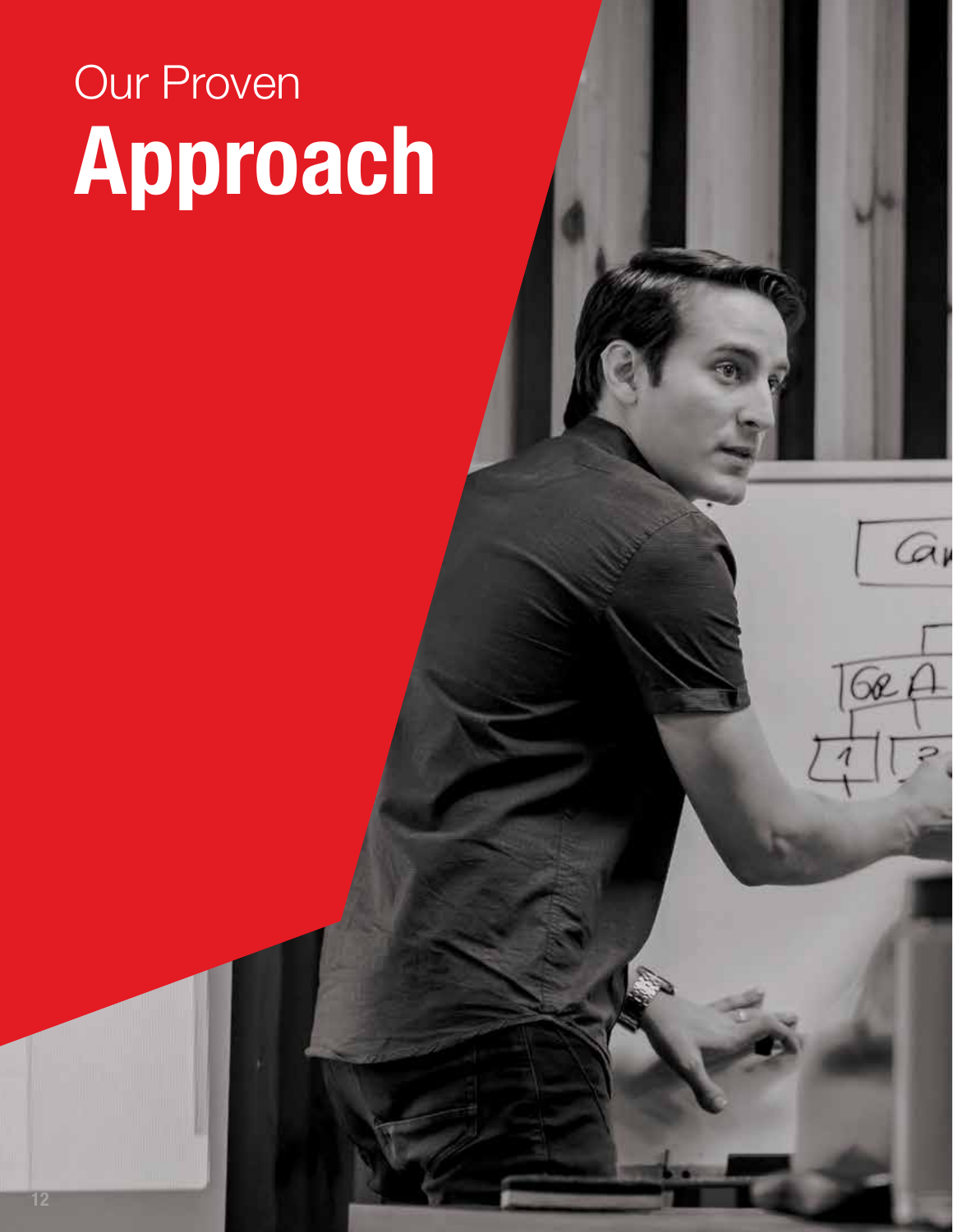

#### Universities care about what you want to do, and how they can help you achieve your goals.

Using personality assessments and career interest inventories, our consultants help students define academic, career, and life objectives and identify universities that match those aims.



All universities demand that students demonstrate academic competence, and every level of academic achievement requires students to overcome challenges.

Our consultants help students maximize their potential and keep their options open by lining up appropriate academic and non-academic support resources.



# **3 Extra-curricular Activities**

Universities use extracurricular activities as indicators of students' passion, initiative, and commitment.

By working with students to identify their passions, our consultants help students select and excel in activities that fit their interests.



With limited time for each applicant, university admissions officers look to evaluate applications that tell coherent and compelling stories.

Using their knowledge of different universities' needs and their understanding of their individual students' profile, our consultants help students tie together their academic and personal stories in ways that fit, both academically and culturally, the universities to which students are applying.

"



# **5 The Pitch**

Ultimately, applicants need a strategy to sell their story of academic and personal achievements to university admission officers.

Our consultants help students craft coherent application packages that best showcase their individual stories in the context of the needs of specific universities.

The hardest part of applying to universities was my personal statement since I didn't know what to write about. Fortunately, The Edge's consultant helped me refine my personal statement to best reflect my academic interests and goals. The best aspect of working with them was the clear feedback. While some tutors might provide vague suggestions, I left every meeting with a specific plan of what I needed to work on. More importantly, the consultant has been really supportive throughout the whole process, encouraging me when I felt worried about the admissions process. Overall, The Edge has helped me a lot!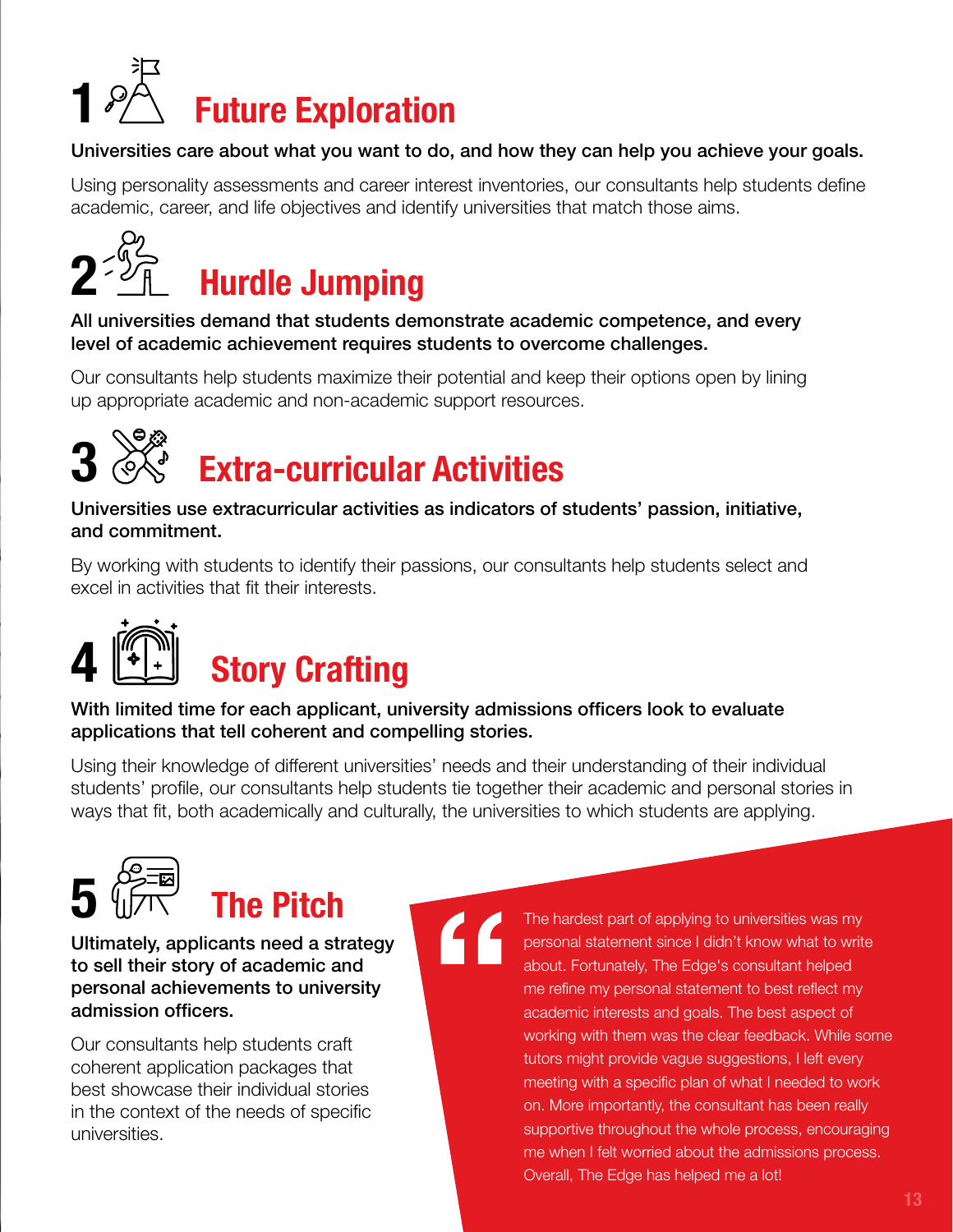# ■ US **Admissions** Planning Ahead



# **Freshman Year**

Grade 9 / Year 10 / Form 3

- Devise 4-year academic and personal plans
- Review grades, identify academic strengths and weaknesses
- Balance between academics and activities
- Develop a list of colleges and majors of interest
- Arrange college visits during

# **Sophomore Year**

#### Grade 10 / Year 11 / Form 4

- Establish clear academic, extracurricular, and personal goals
- Explore and research possible career options
- Learn about different types of universities and admissions requirements
- Choose challenging AP/IB courses for next year
- Investigate summer opportunities and prepare for standardized tests (SAT/ACT)
- Take TOEFL or IELTS, if necessary

#### **Junior Year** Grade 11 / Year 12 / Form 5

- Create a college application calendar to coordinate various tests, application deadlines, and study schedules
- Create and maintain a portfolio of report cards, keep a portfolio of certificates, lists of awards, honors, and extracurricular activities
- Attend college fairs on campus or across the city when available
- Take SAT/ACT and SAT Subject Tests before summer
- Start brainstorming and drafting essays for applications
- Research and prepare for UK Admissions Tests

#### **Senior Year** Grade 12 / Year 13 / Form 6

- Start filling out college applications as soon as possible
- Keep a clear record of deadlines, school details, and requirements
- Continue writing essays/personal statement and supplements
- Ask for letters of recommendation from teachers and school counselor
- Research schools via informational interviews, if possible
- Take UK Admissions Tests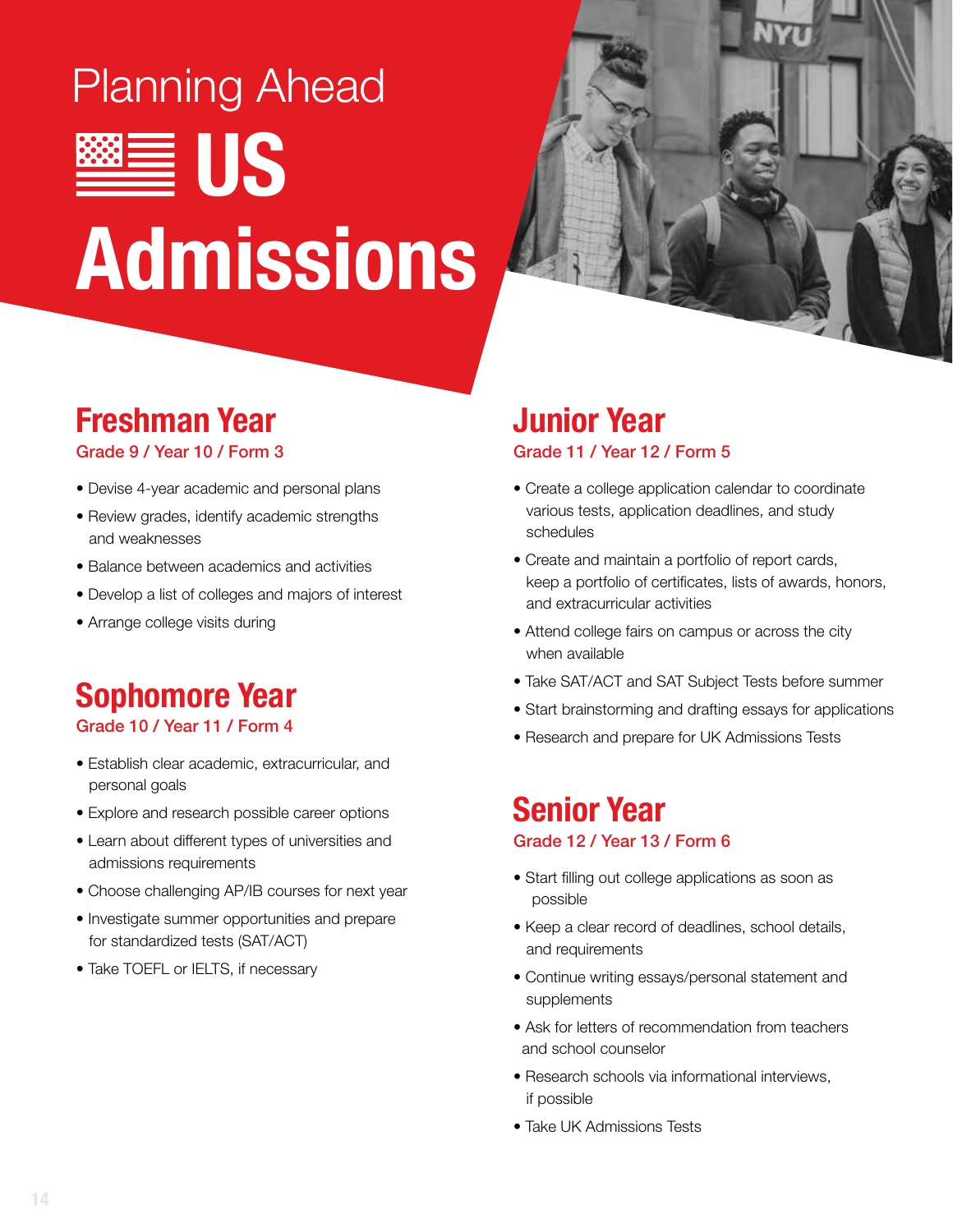

**Call us to schedule a Complimentary 30-min Consultation Today!**

Online | In-Person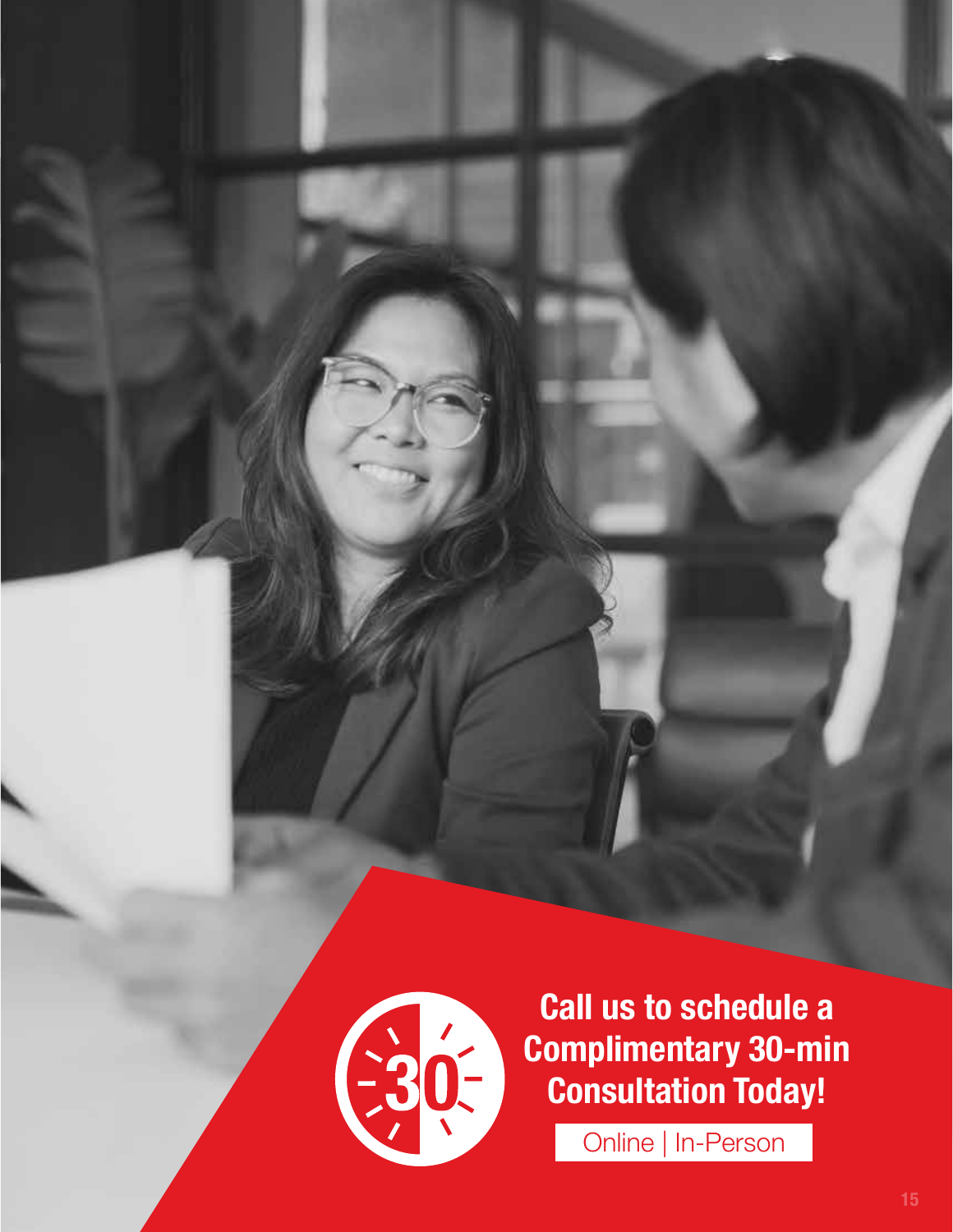# **How We Can Help:**

## **A Case Study**

The student clarifies with her admissions consultant her academic and personal vision for her future. Under her admissions consultant's guidance, she plans her summer experiences which may inform her future choices. This includes summer school in the US and a legal internship in her home city. Her admissions consultant encourages her to pursue her interests with greater commitment and narrows her focus to prepare her for her later applications.

The student begins to find consistent success on academic achievement at school, while The Edge's academic tutoring team deals with weaker subjects in which she needs additional support. The Edge's team helps the student to raise her grades from an 89% average to a 96% average.



The student spends the first three weeks of her summer in UChicago exploring humanities subjects in philosophy and history. She then returns home to attend a 4-week-long work experience at The High Court. She also leaves time for intensive summer SAT, SAT II subject tests and LNAT prep after consolidating her decision to apply to UChicago and Oxford.



The Edge's Test Preparation team guides her to help her achieve the 99th percentile on all external exams. She raises her SAT score of 1350 to 1520 and her LNAT score of 22 to 33. The student and her Admissions Consultant select the final list of schools to apply to and begin developing college essays topics and her personal statement.



The student finishes her college applications ahead of her school's internal deadlines. She writes essays that reflect on her achievements and personal experiences in the past four years, telling a credible and memorable narrative of her high school years. She then begins gruelling interview training for Oxford Law, spending hours each week reading and doing mock interviews with her admissions consultant.



The student gets into UChicago early action and, a month later, Oxford as well. The student now faces a choice, but an incredibly happy one. She finally chooses UChicago to take advantage of the more flexible American curriculum. She is proud of the work she has done in her high schools years, proud of the dream schools she got into and thankful to The Edge team for helping her in every step of her way.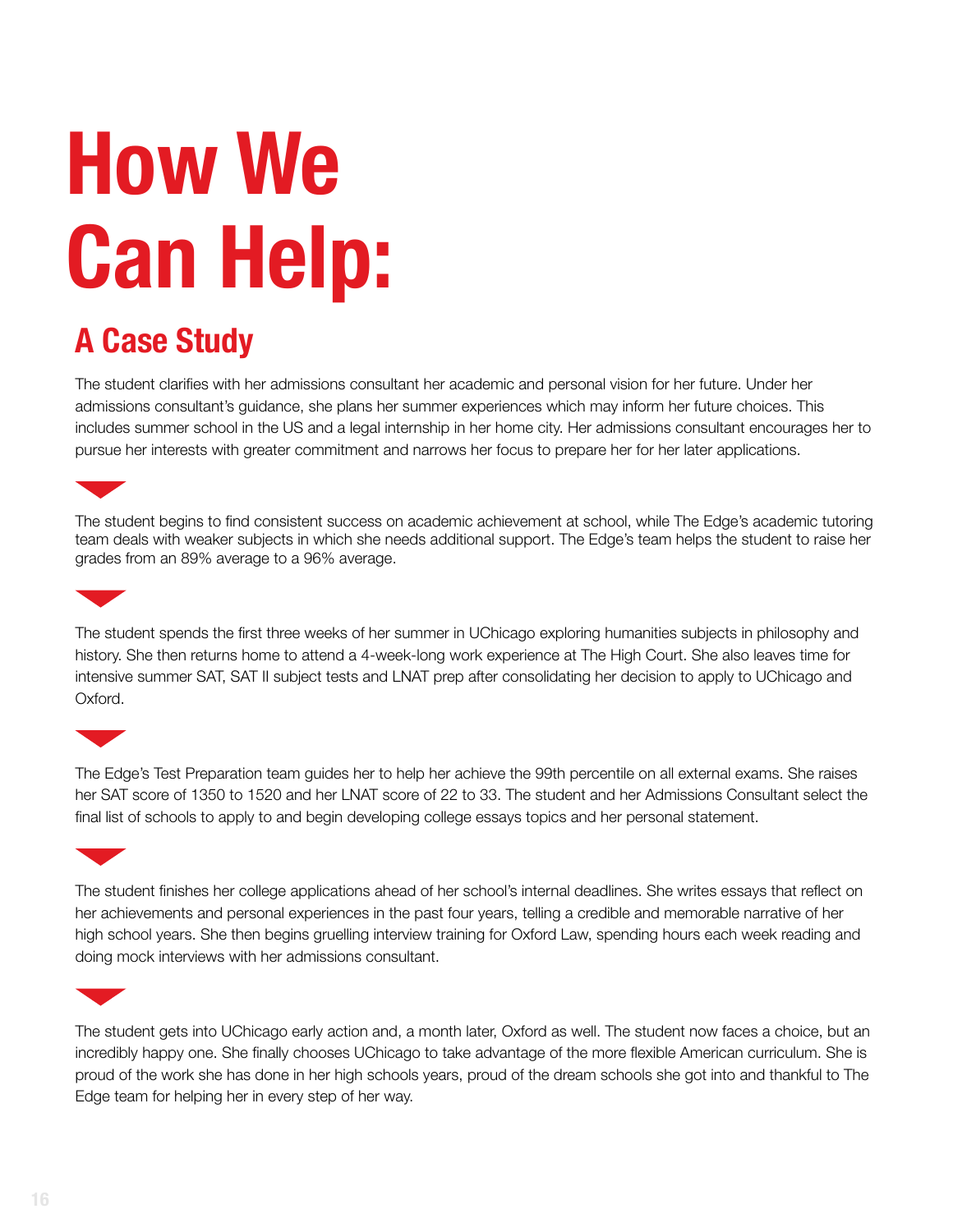# **SK UK Admissions** Planning Ahead



## **KEY STAGE 4 KEY STAGE 5**

### **Year 10**

- Begin self-discovery journey and explore your academic interests and strengths
- Set personal goals with reference to your personality, academic ability and career aspiration

## **Year 11**

• Research into universities and courses that

are in line with your goals and take note of the admissions requirements

- Identify academic weaknesses and start closing the gaps
- Select the right set of A-level/ IB subjects or equivalent as per the admissions requirements. Take IELTS, if necessary
- Explore and enrol in supercurricular activities that are relevant to the course you plan to study at university
- Create your academic portfolio and start maintaining an inventory of your exam results, awards, qualifications and other relevant experience for standardized tests (SAT/ACT)
- Take TOEFL or IELTS, if necessary

# **Year 12 (Lower Sixth)**

- Create your personal admissions roadmap with action items and timeline, highlighting important registration/ submission/ examination dates
- Draft the skeleton of your personal statement (plus supplementary documents for Oxbridge applications)
- Attend university open days
- Start preparing for admissions tests and interviews (subject- and university-specific)

# **Year 13 (Upper Sixth)**

- Make a request for recommendation letters from your school
- Get familiar with UCAS, the online application system for university admissions in the UK
- Start filling out your UCAS application and submit your personal statement and your FIVE choices of universities and courses before the deadline
- Attend admissions tests and interviews
- Confirm your Firm and Insurance offers through UCAS
- Meet the offer requirements and get into your dream university!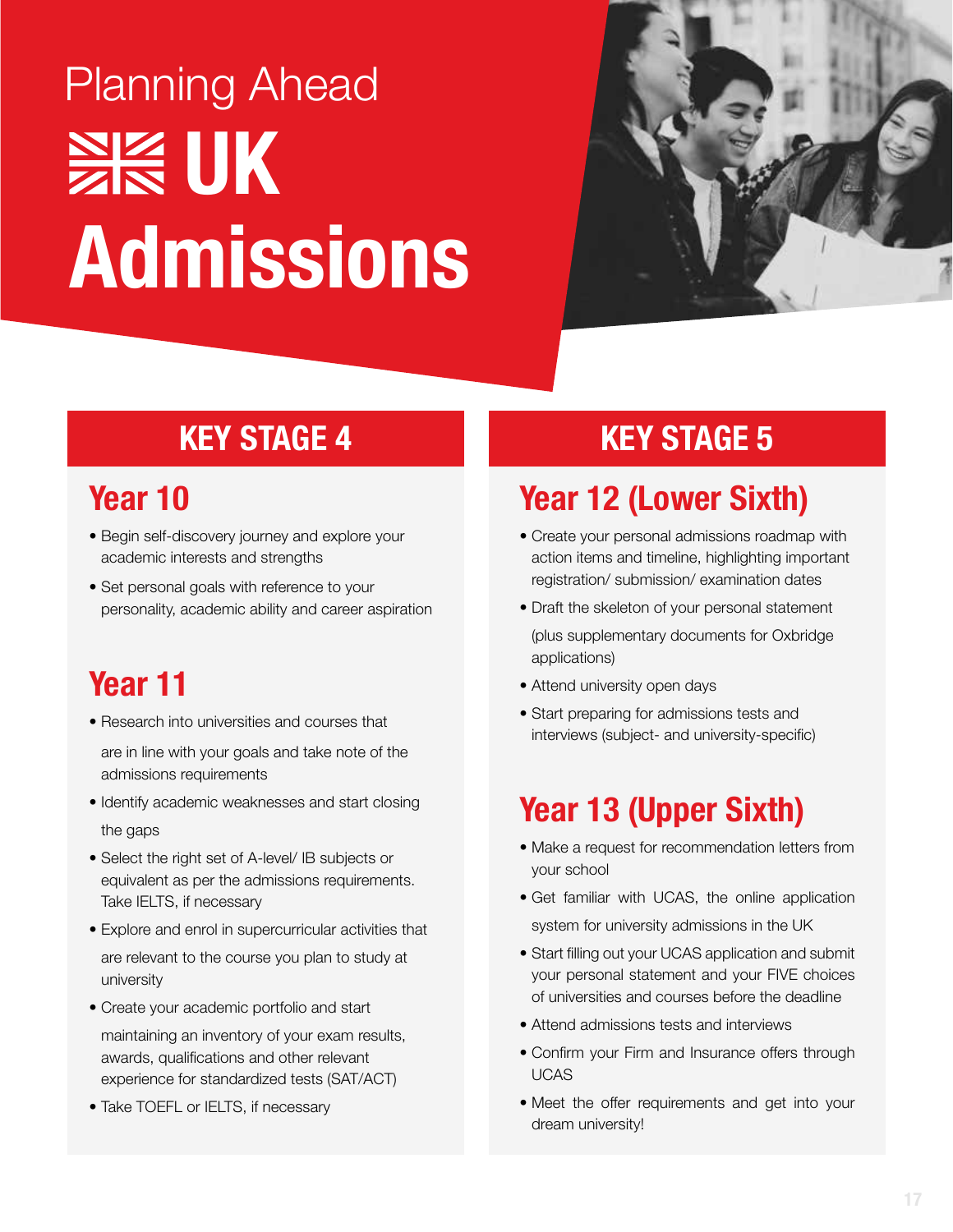# **UK vs US:** Key Differences

While both the UK and the US provide excellent higher educations, the two admissions systems vary significantly. Knowing the differences is the foundation of a fruitful admissions journey and the key to success.

# **1. Application Focus**

In the US, students apply to each US university individually and are expected to explain why they are a good fit in their university-specific essays and supplementary documents.

By contrast, the UK applications focus on the student's interest to study a particular

course without specifying the name of the universities in the one and only personal statement, which is to be submitted centrally through UCAS ("Universities and Colleges Admissions Service").

## **2. Academic Expectations**

While good grades are important, the US takes a more holistic approach to assessing the student as a whole person and takes into account all attributes inside and outside of the classroom.

In the UK, on the other hand, the admissions decision places a stronger emphasis

on the student's academic passion, ability and potential. As a result, academic achievements are far more important than extracurricular engagements.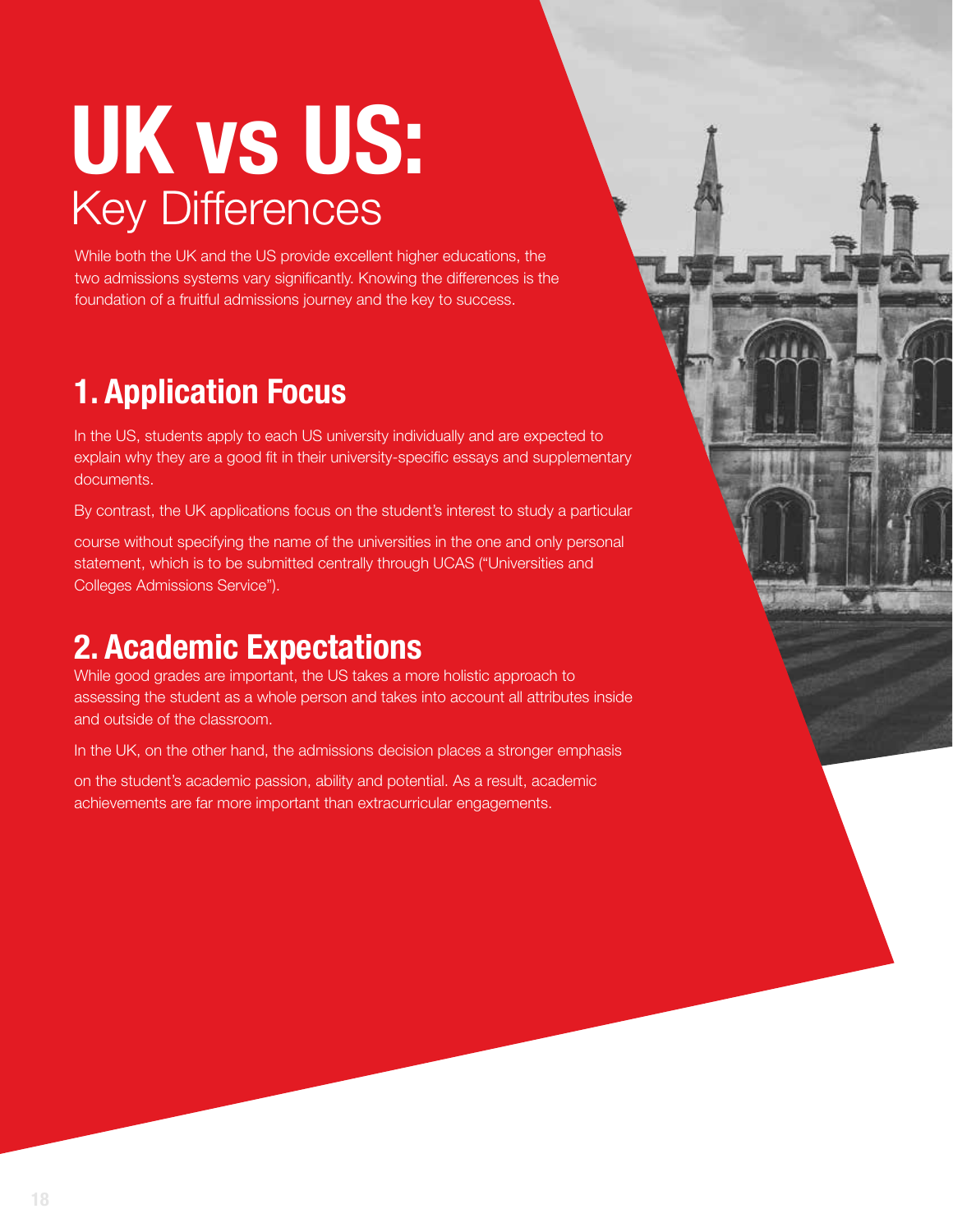

### **How We Can Help:**

The UK admissions process can be overwhelming and stressful, and many do not realise that it is more than just an administrative process - your choice of course and university will have a lasting impact on your higher education experience, your career path and your life beyond.

At The Edge, our expert team includes graduates from elite boarding schools and Oxbridge with the depth and breadth of experience and knowledge in the admissions consulting world. We take pride in our independent advisory service which has helped countless students recognise their aspirations and realise their dreams by strategising their educational choices.

You will be matched with a dedicated Admissions Consultant, who will be your personal mentor to guide you through every step of the admissions process. You will gain professional support from us to develop your very own strategic educational roadmap, master the skills to showcase yourself in the personal statement and interviews, and gain the best chance of success at top schools and universities.

Ready to embark upon a fulfilling journey in the UK? Speak with our expert team today and see how we can help you specifically on your road to success.